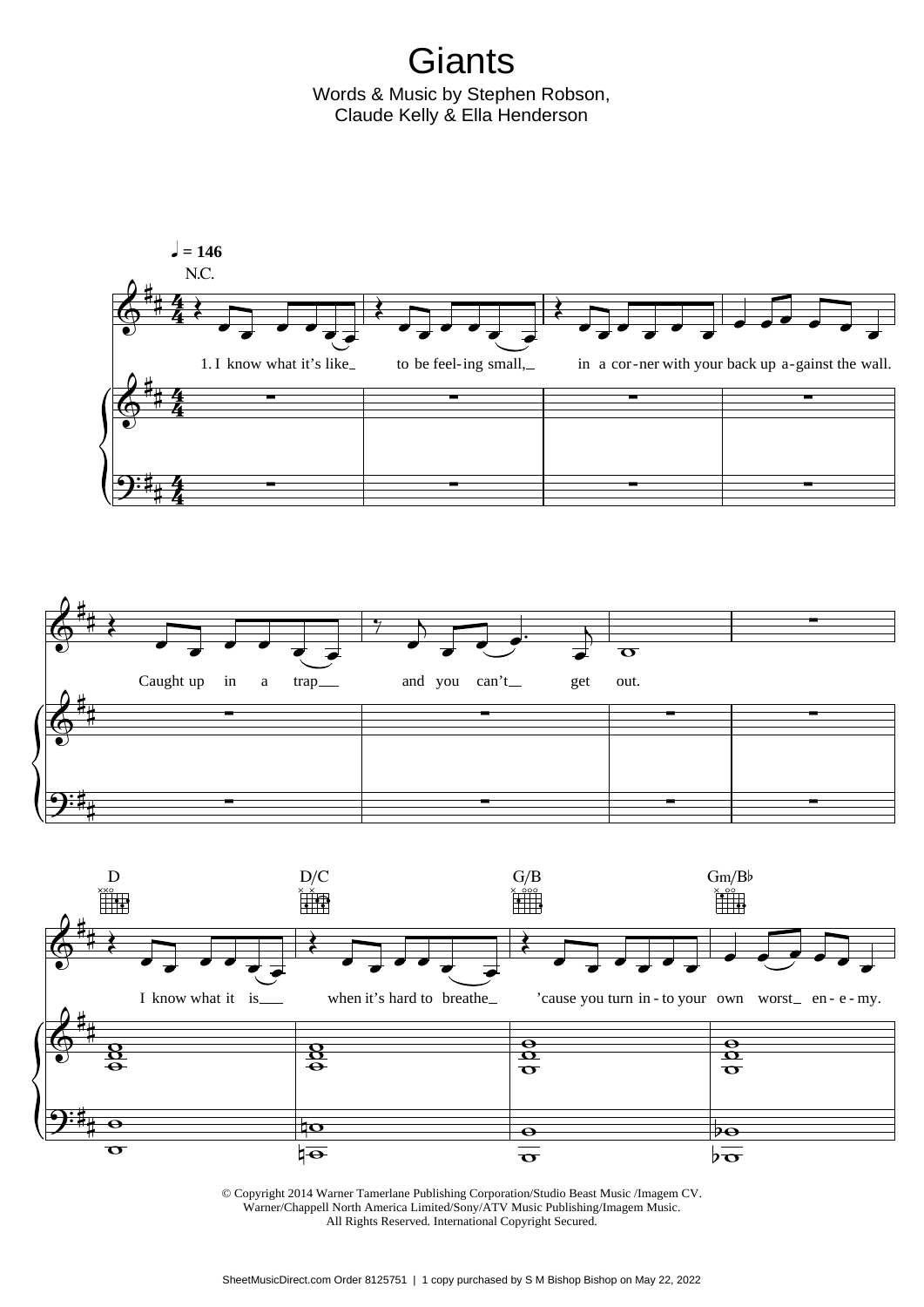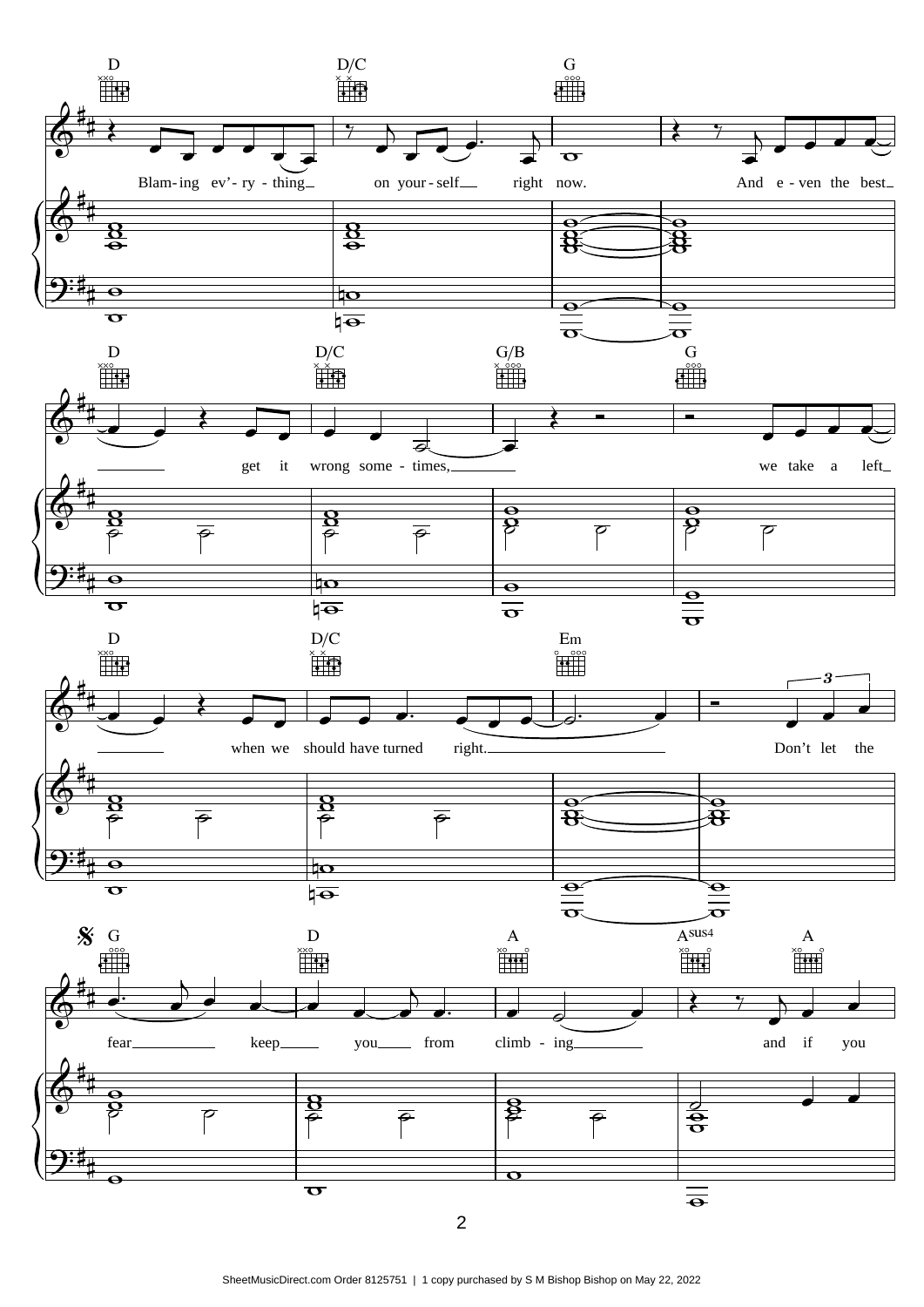

SheetMusicDirect.com Order 8125751 | 1 copy purchased by S M Bishop Bishop on May 22, 2022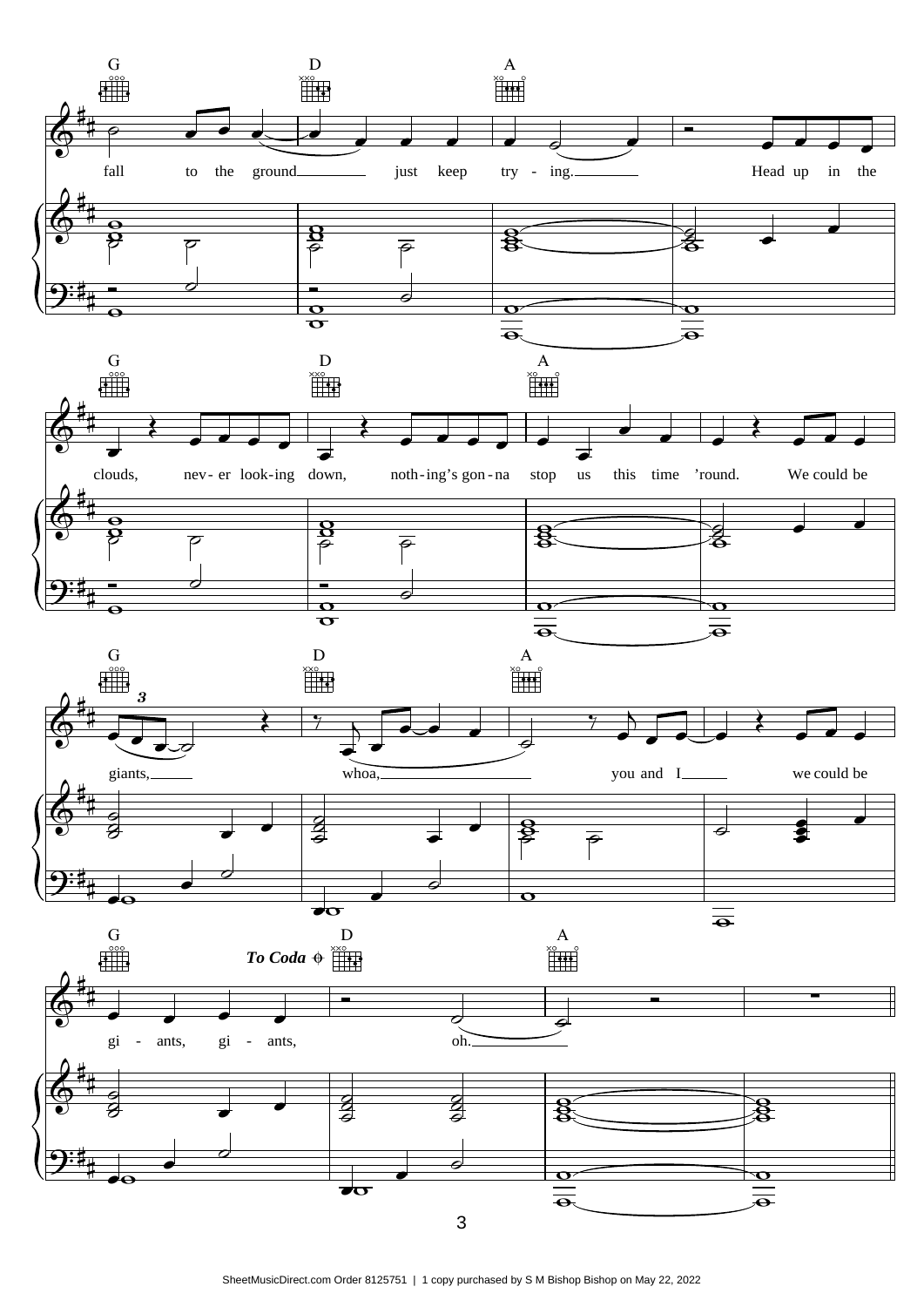

SheetMusicDirect.com Order 8125751 | 1 copy purchased by S M Bishop Bishop on May 22, 2022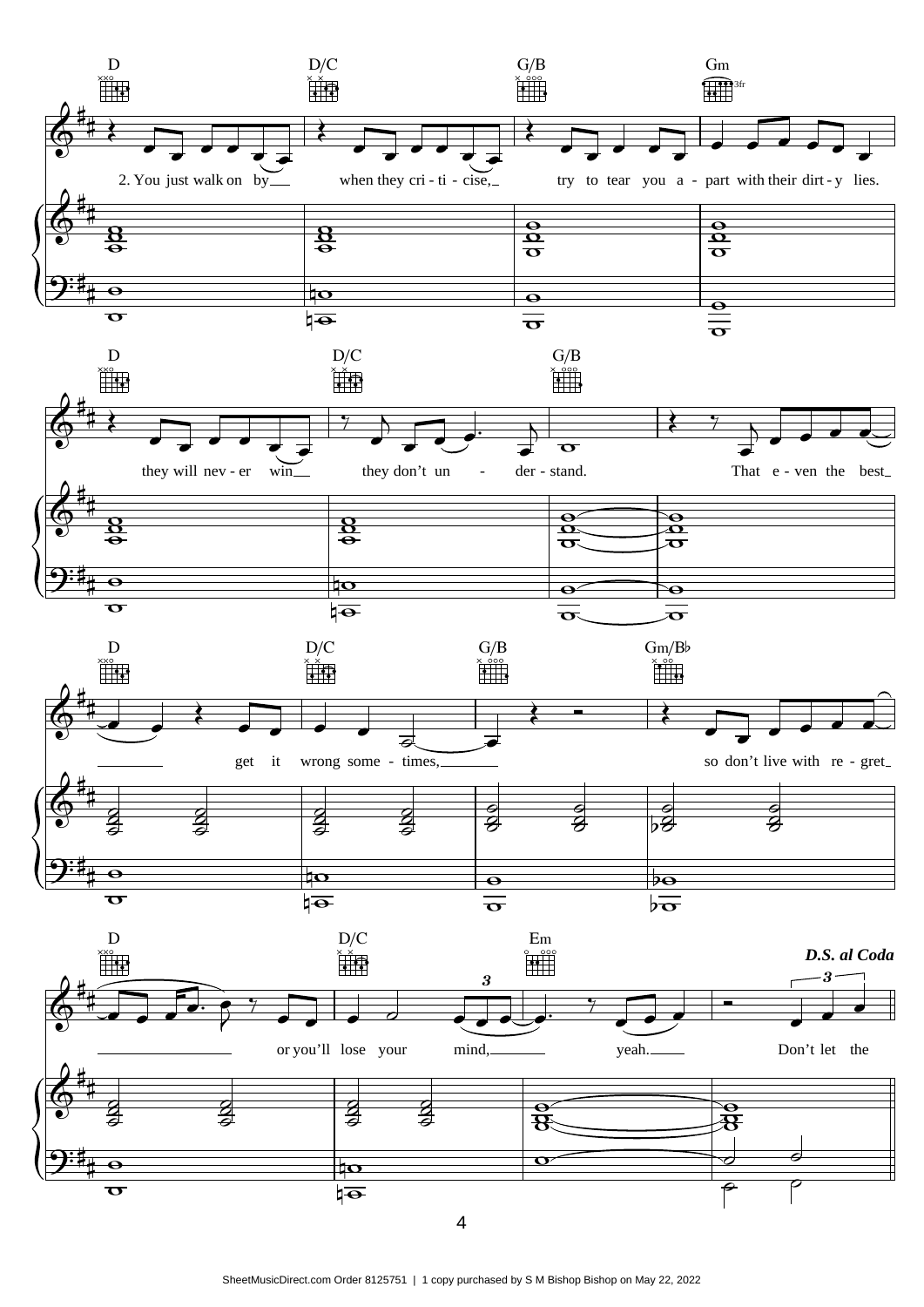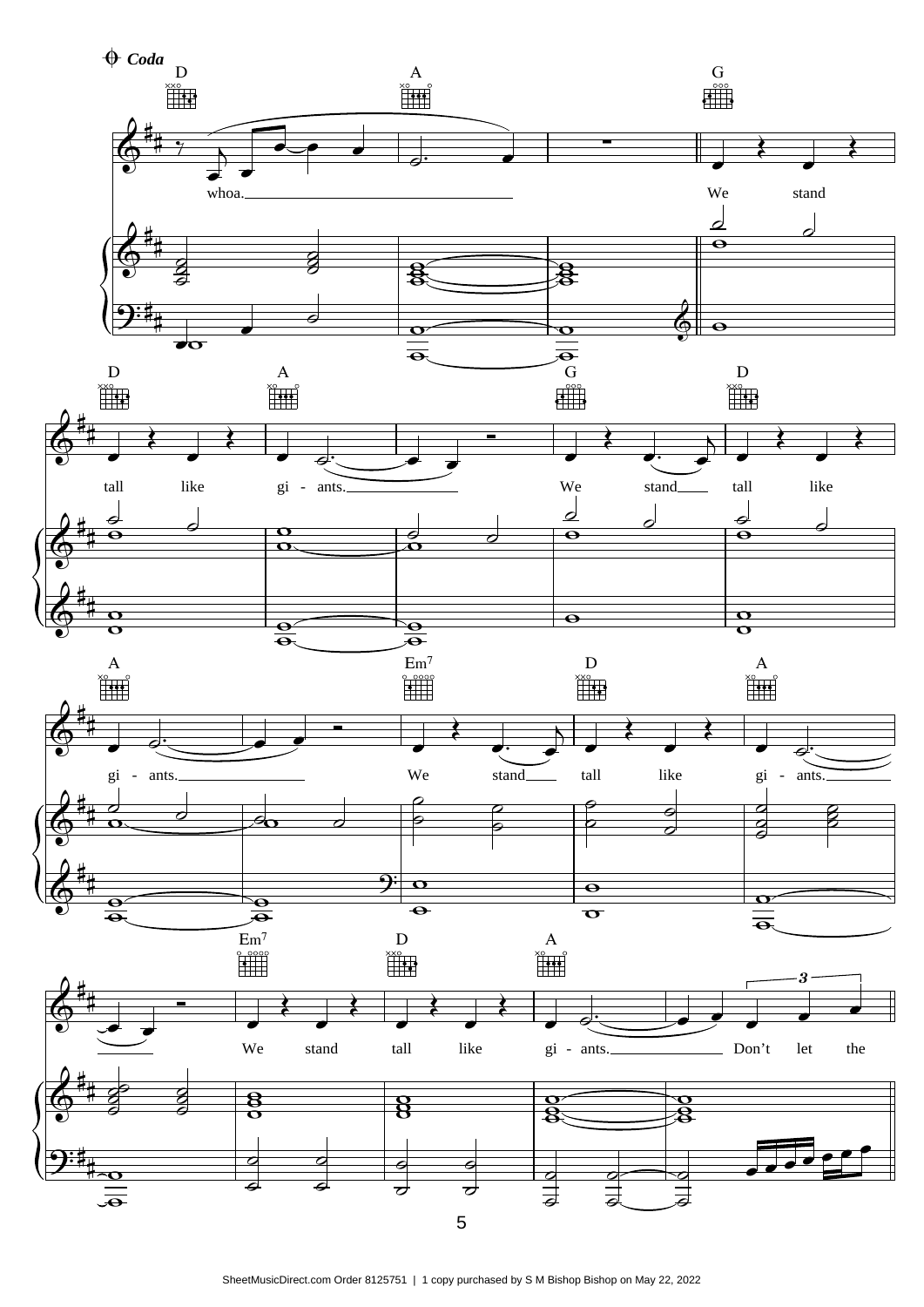